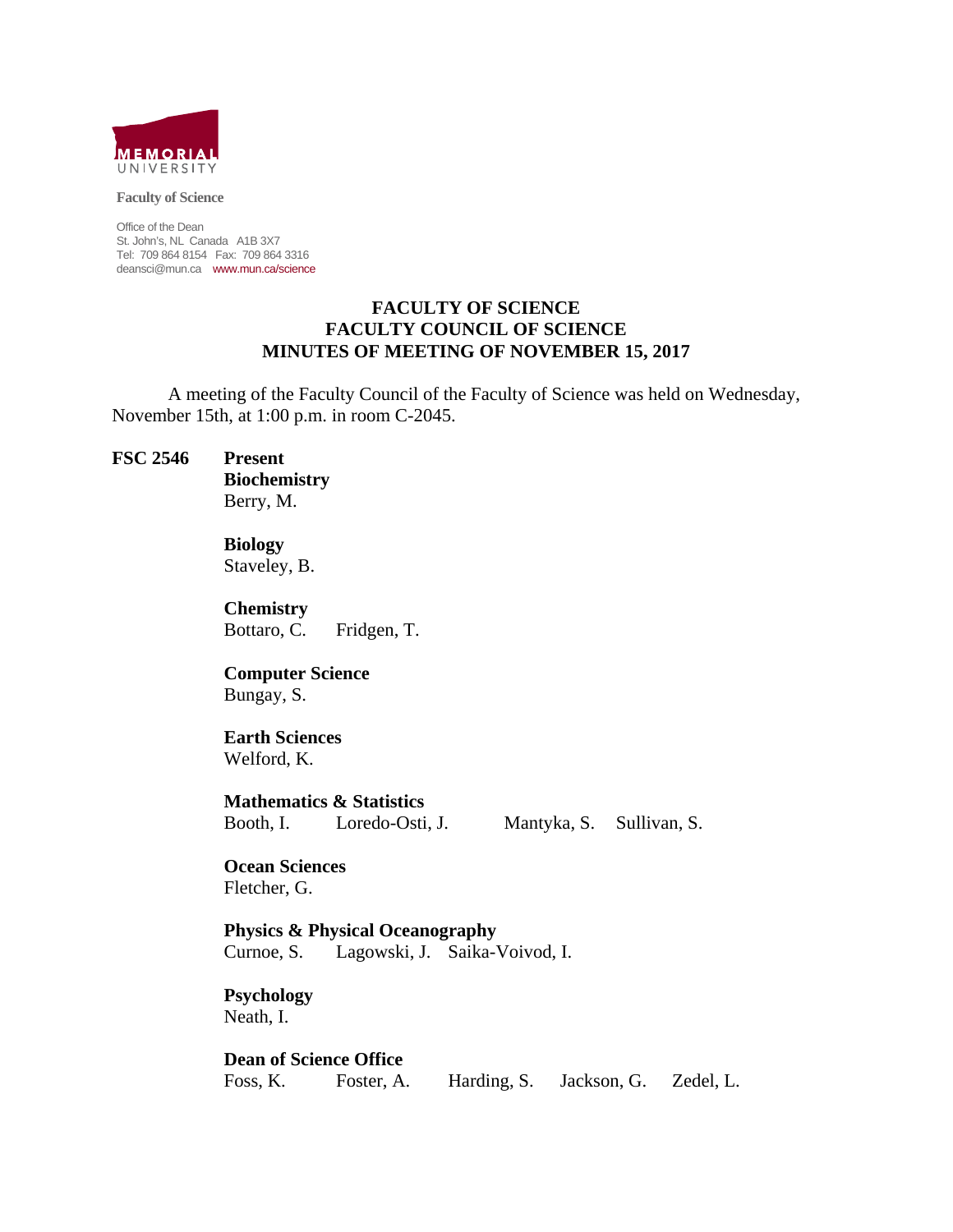**CITL** Todd, A.

**Library**  Gamsby, M.

# **Engineering**

Bazan, C.

## **Registrar's Office**  Murray, M.

**FSC 2547 Regrets** Cook, N. Edinger, E. Jones, I. Poduska, K.

## **FSC 2548 Adoption of Minutes Moved:** Minutes of October 18, 2017, meeting be adopted (Sullivan/Berry). **1 Abstention. Carried.**

- **FSC 2549 Business Arising:** None
- **FSC 2550 Correspondence:** None

## **FSC 2551 Reports of Standing Committees:**

#### **A. Undergraduate Studies Committee:**  Report presented by Shannon Sullivan, Chair, Undergraduate Studies **Committee**

**a)** i) **Moved:** Department of Ocean Sciences, calendar change, proposal for a new course, OCSC 3600, Marine Microbiology. (Sullivan/ Fletcher). **Carried.** 

 ii) **Moved:** Department of Ocean Sciences, calendar change, changes to the Major and Honours regulations for the Environmental Physics program. (Sullivan/Fletcher). **Carried.**

The December Faculty of Science Council meeting is the last meeting to approve changes for the 2018/19 calendar. FoSCUGS last meeting is Monday, November  $27<sup>th</sup>$ , so all agenda items for this meeting must be submitted by Monday, November  $20<sup>th</sup>$ .

## **B. Graduate Studies Committee:**

J.C. Loredo-Osti, Chair, Graduate Studies Committee, presented the special topics course for Earth Sciences, EASC 6953, Principles of Mineral Exploration Geochemistry, for information purposes only.